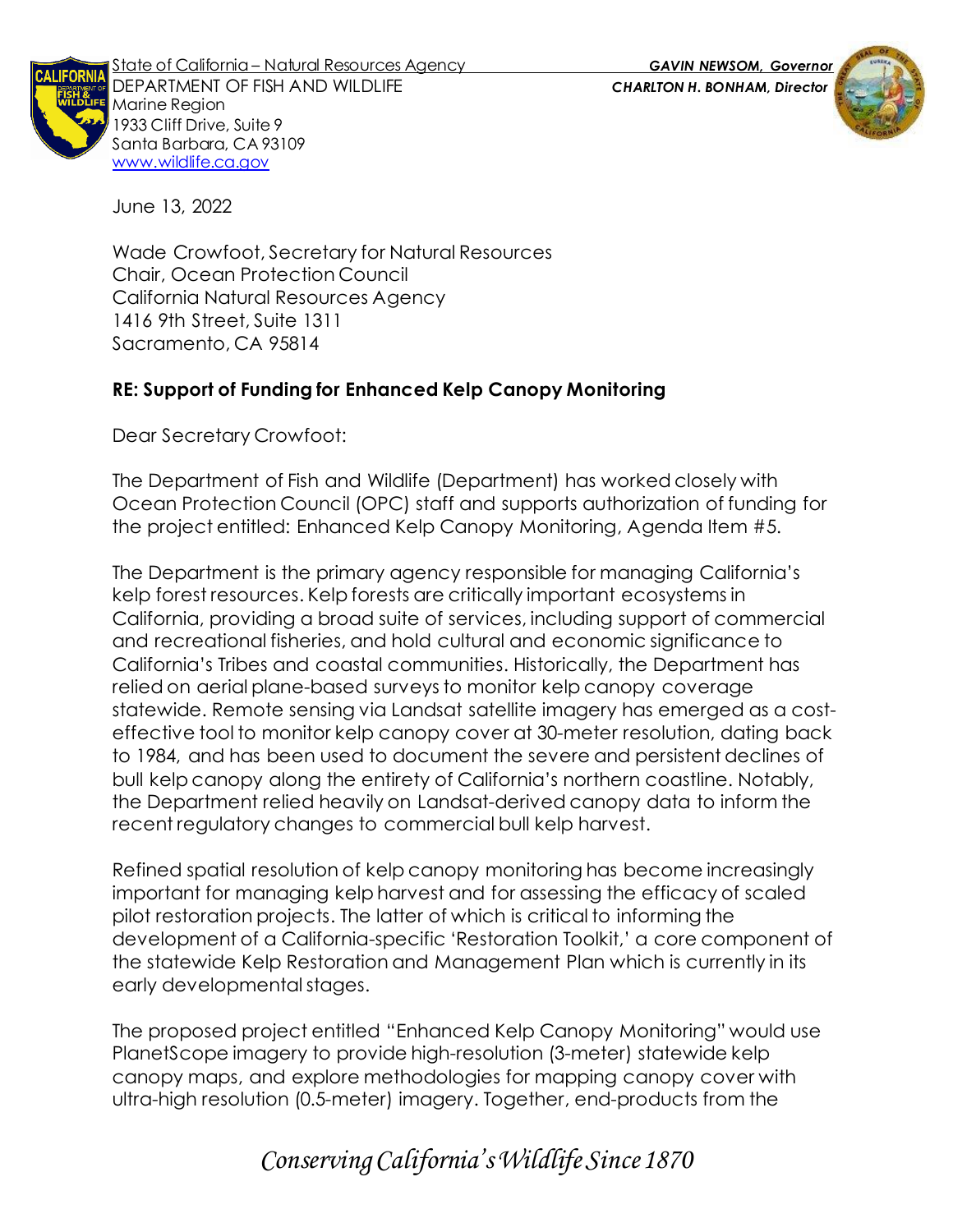Wade Crowfoot, Secretary for Natural Resources June 13, 2022 Page 2

proposed remote sensing advancements broaden the spatial scales at which the Department can reliably assess the status of California's valuable kelp resources. Further, development of a fully automated approach to PlanetScope image processing will reduce the cost to the State for long-term kelp monitoring and result in more timely data acquisition, improving the State's ability to develop and implement an effective adaptive management approach. Finally, leveraging PlanetScope data to analyze kelp canopy dynamics will improve scientific understanding of kelp recovery and resilience, addressing key knowledge gaps identified in the OPC Kelp Action Plan.

OPC support is critical to the success of the Enhanced Kelp Canopy Monitoring project and its application to the development of a statewide Kelp Restoration and Management Plan. If you have any questions or need additional information, please contact me at [R7RegionalMgr@wildlife.ca.gov.](mailto:R7RegionalMgr@wildlife.ca.gov)

Sincerely,

Craig Shuman, D. Env. Marine Regional Manager

ec: Kirsten Ramey, Program Manager Marine Region [Kirsten.Ramey@wildlife.ca.gov](mailto:Kirsten.Ramey@wildlife.ca.gov)

> Kristen Elsmore, Senior Environmental Scientist, Specialist Marine Region Kristen.Elsmore@wildlife.ca.gov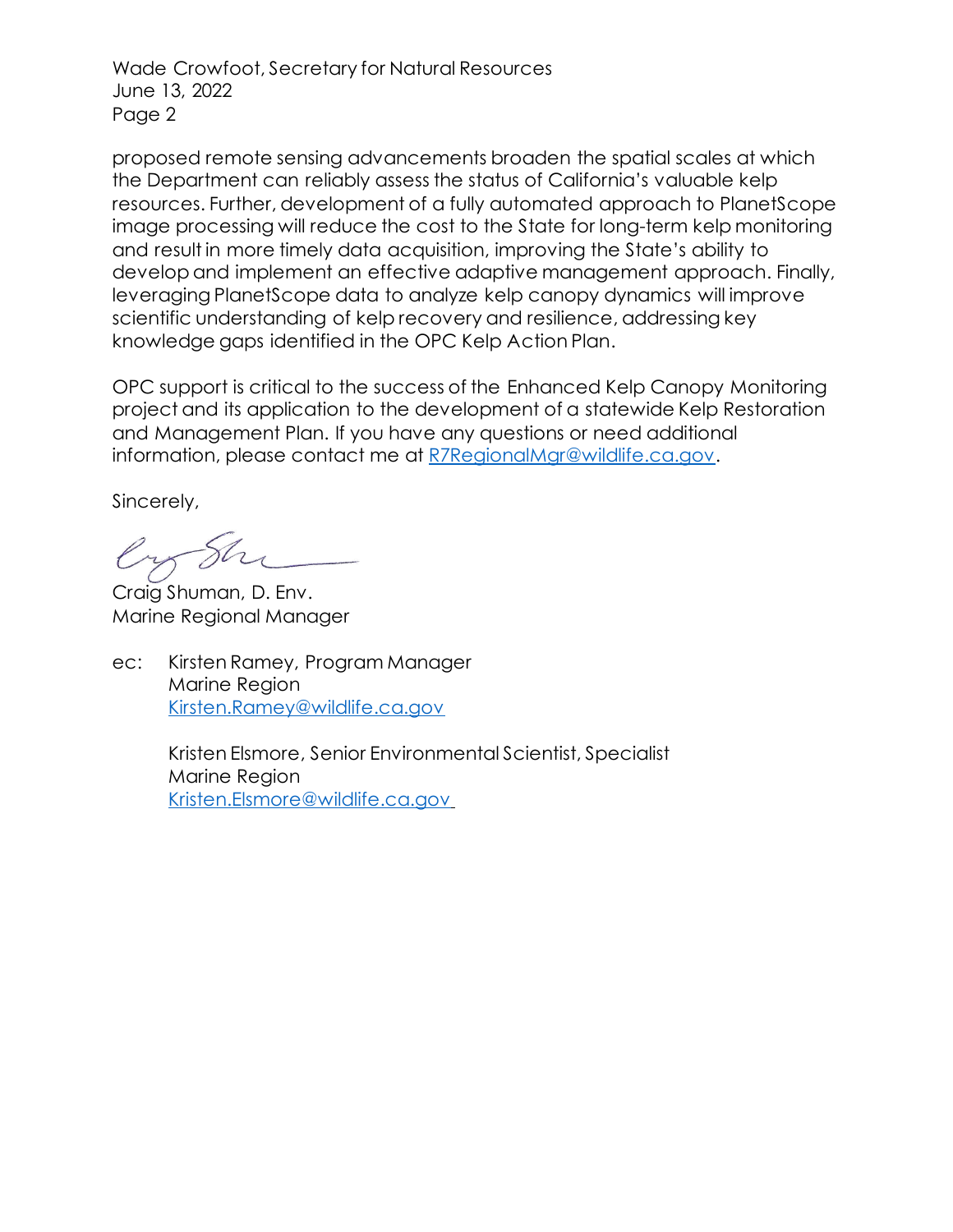

**UNITED STATES DEPARTMENT OF COMMERCE National Oceanic and Atmospheric Administration** NATIONAL OCEAN SERVICE

**Greater Farallones National Marine Sanctuary** 991 Marine Dr., The Presidio San Francisco, CA 94129

June 9, 2022

Secretary Crowfoot Chair, Ocean Protection Council *Sent Via Email:* COPCpublic@resources.ca.gov

RE: **Item 5** Support (Kelp Canopy Monitoring)

Dear Secretary Crowfoot:

National Oceanic and Atmospheric Administration, Greater Farallones National Marine Sanctuary (GFNMS) is a place of special significance, which was designated to protect its ecological and cultural integrity for current and future generations. GFNMS manages the waters and submerged lands off the coast of San Mateo, Marin, Sonoma and Mendocino counties as well as the waters surrounding the Farallon Islands. As directed by the National Marine Sanctuaries Act, the primary mandate of the sanctuaries is protection of sanctuary natural and cultural resources and ecological values by protecting the estuarine and marine environment.

GFNMS supports disbursement of up to \$650,000 to the University of California Los Angeles (UCLA) to continue the development of a novel, remote-sensing based approach for kelp canopy monitoring and mapping. Funding will support the development of high-resolution kelp canopy data important for understanding seasonal variability in kelp forest dynamics that will inform kelp restoration efforts in the sanctuary.

The Ocean Protection Council (OPC) is an important state partner. We recently jointly signed a letter of collaboration along with the California Department of Fish and Wildlife and California Sea Grant to address the rapid and widespread die-off of kelp forests occurring along the northcentral California coast. Our agencies recognize a shared goal of a healthy, robust kelp ecosystem and intend to work together to engage with the broader research community, other partner agencies, and stakeholder communities to improve our understanding of the causes of kelp loss and to seek solutions to aid kelp forest ecosystem recovery. Funding for this project is a mutually beneficial activity that helps all of us achieve goals in our strategic plans.

We look forward to working with OPC as an active partner on bull kelp restoration and appreciate this opportunity to comment. Thank you.

Sincerely,

Maria froun

Maria Brown Sanctuary Superintendent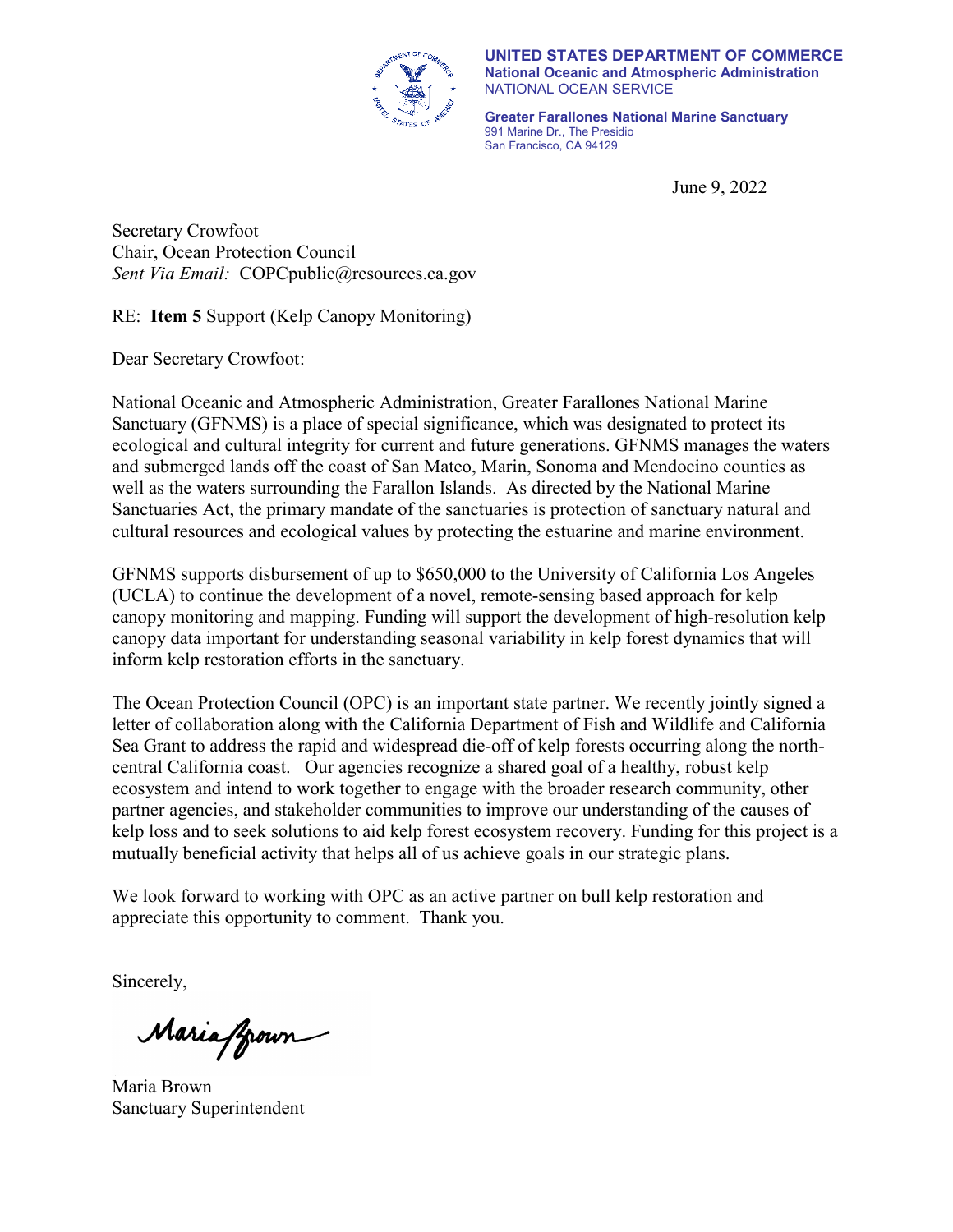

CA Oceans Program nature.org/california

nature.org

June 9, 2022

Mark Gold, California Ocean Protection Council California Natural Resources Agency 715 P Street, 20th Floor Sacramento, CA 95814

RE: Support – Staff recommendation: Consideration and Approval of Disbursement of Funds for Enhanced Kelp Canopy Monitoring

Dear Mark Gold,

Climate-driven changes are threatening California's dynamic and biodiverse kelp forests - as well as the thriving ocean economy they support. In order for California to recover kelp ecosystems, we must invest in the tools, technologies, and approaches that will advance the pace of restoration and improve management in a changing ocean. TNC's Kelp Strategy has been working collaboratively across California and around the world to address the threats facing kelp forests by building out solutions to map and monitor kelp, establish balance in the ecosystem, and conduct science-based restoration.

The Nature Conservancy (TNC) would like to express our support for Agenda Item #5 re: Consideration and Approval of Disbursement of Funds for Enhanced Kelp Canopy Monitoring, which would provide funding on the order of \$650,000 to the University of California Los Angeles to continue the development of a novel, remote-sensing based approach for kelp canopy monitoring and mapping. Continued investment in mapping and monitoring kelp forests via remote sensing data streams will support best in class ecosystem management and help direct investments in kelp restoration.

Since 2019, TNC has worked in collaboration with a diverse set of partners, include the California Department of Fish and Wildlife, to develop novel tools and approaches to collect kelp canopy data. To date, advancements in kelp mapping and monitoring has proven to be a critical driver of more cost efficient, reliable, and effective data to inform kelp restoration and management, and has enabled the collective kelp community to conduct research and collect information that addresses priority research, management, and restoration questions.

TNC's online platform, [Kelpwatch.org,](https://kelpwatch.org/) is currently the world's largest map of kelp forest canopy in both time and space, extending from Baja California, Mexico to the Oregon-Washington state border and providing quarterly data from 1984–2021. A groundbreaking open-source web tool, Kelpwatch.org harnesses the power of machine learning and cutting-edge remote sensing science